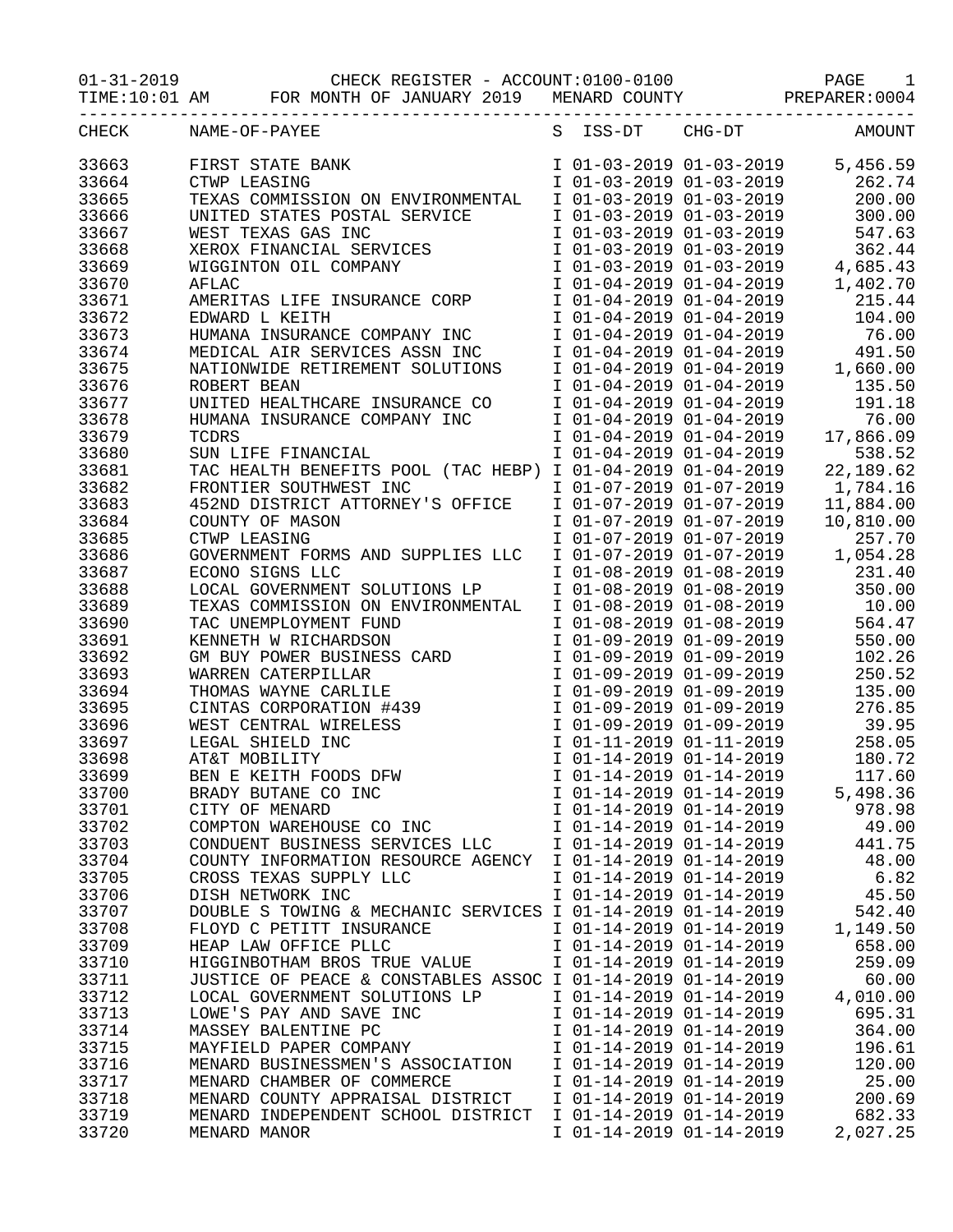01-31-2019 CHECK REGISTER - ACCOUNT:0100-0100 PAGE 2

TIME:10:01 AM FOR MONTH OF JANUARY 2019 MENARD COUNTY PREPARER:0004

| CHECK          | NAME-OF-PAYEE                                                                                    | S | ISS-DT                                             | CHG-DT                                             | AMOUNT             |
|----------------|--------------------------------------------------------------------------------------------------|---|----------------------------------------------------|----------------------------------------------------|--------------------|
| 33721          | PITNEY BOWES GLOBAL FINANCIAL SERV                                                               |   |                                                    | I 01-14-2019 01-14-2019                            | 299.97             |
| 33722          | PRESERVATION TEXAS INC                                                                           |   |                                                    | I 01-14-2019 01-14-2019                            | 100.00             |
| 33723          | REPUBLIC SERVICES INC                                                                            |   |                                                    | I 01-14-2019 01-14-2019<br>I 01-14-2019 01-14-2019 | 3,544.00           |
| 33724          | ROSE LAW OFFICE PLLC                                                                             |   |                                                    | I 01-14-2019 01-14-2019                            | 539.00             |
| 33725          | SOUTHWEST TX ELECTRIC COOP                                                                       |   |                                                    | I 01-14-2019 01-14-2019                            | 277.66             |
| 33726          | TERRY M NORMAN                                                                                   |   | I 01-14-2019 01-14-2019                            |                                                    | 434.00             |
| 33727          | TEXAS SOCIAL SECURITY PROGRAM                                                                    |   | I 01-14-2019 01-14-2019                            |                                                    | 35.00              |
| 33728          | THE MENARD NEWS & MESSENGER                                                                      |   | I 01-14-2019 01-14-2019                            |                                                    | 100.00             |
| 33729          | WAGE WORKS INC                                                                                   |   | I 01-14-2019 01-14-2019                            |                                                    | 53.01              |
| 33730          | WAGNER'S TIRE AND AUTO REPAIR                                                                    |   | I 01-14-2019 01-14-2019                            |                                                    | 4,893.05           |
| 33731          | WEST PUBLISHING CO                                                                               |   | I 01-14-2019 01-14-2019                            |                                                    | 275.00             |
| 33732          | WEST TX COUNTY JUDGES & COMM ASSOC                                                               |   |                                                    | I 01-14-2019 01-14-2019                            | 150.00             |
| 33733          | BLUE CROSS BLUE SHIELD OF TEXAS                                                                  |   | I 01-14-2019 01-14-2019                            |                                                    | 209.00             |
| 33734          | FIRST STATE BANK                                                                                 |   | I 01-17-2019 01-17-2019                            |                                                    | 5,328.10           |
| 33735          |                                                                                                  |   |                                                    |                                                    |                    |
|                | VERIZON BUSINESS                                                                                 |   | I 01-17-2019 01-17-2019<br>I 01-18-2019 01-18-2019 |                                                    | 52.56<br>3,275.00  |
| 33736          | KERR COUNTY SHERIFF'S OFFICE                                                                     |   |                                                    |                                                    |                    |
| 33737          | TINA C YOUNG                                                                                     |   | I 01-18-2019 01-18-2019                            |                                                    | 110.52             |
| 33738          | VERIZON BUSINESS                                                                                 |   | I 01-18-2019 01-18-2019                            |                                                    | 64.21<br>230.54    |
| 33739          | VERIZON BUSINESS<br>KERR COUNTY FCU VISA CARD<br>TILL COUNTY COUNTION                            |   | I 01-18-2019 01-18-2019<br>I 01-23-2019 01-23-2019 |                                                    |                    |
| 33740<br>33741 | Q'S PRINTING & DESIGN                                                                            |   |                                                    |                                                    | 51.90              |
|                | TEXAS DEPT OF LICENSING &REGULATION I 01-23-2019 01-23-2019                                      |   |                                                    |                                                    | 20.00              |
| 33742          | UNITED STATES POSTAL SERVICE                                                                     |   | I 01-23-2019 01-23-2019                            |                                                    | 300.00             |
| 33743          | REZZLLE CONCRETE CONSTRUCTION CO                                                                 |   | I 01-23-2019 01-23-2019<br>I 01-24-2019 01-24-2019 |                                                    | 6,875.00           |
| 33744<br>33745 | BOYS AND GIRLS CLUB OF MENARD<br>BOYS AND GIRLS CLUB OF MENARD                                   |   | I 01-24-2019 01-24-2019                            |                                                    | 853.00<br>5,000.00 |
| 33746          |                                                                                                  |   |                                                    |                                                    | 1,800.00           |
| 33747          | MENARD CO. SOIL & WATER CONSERVATIO I 01-24-2019 01-24-2019<br>MENARD COUNTY CHILD WELFARE BOARD |   | I 01-24-2019 01-24-2019                            |                                                    | 600.00             |
| 33748          | MENARD HISTORICAL SOCIETY                                                                        |   | I 01-24-2019 01-24-2019                            |                                                    | 1,800.00           |
| 33749          | MENARD VOLUNTEER FIRE DEPT                                                                       |   | I 01-24-2019 01-24-2019                            |                                                    | 4,000.00           |
| 33750          | POSTMASTER                                                                                       |   | I 01-25-2019 01-25-2019                            |                                                    | 60.00              |
| 33751          | FIRST STATE BANK                                                                                 |   | I 01-25-2019 01-25-2019                            |                                                    | 9,410.70           |
| 33752          | GREEN MOUNTAIN ENERGY INC                                                                        |   | I 01-25-2019 01-25-2019                            |                                                    | 3,402.08           |
| 33753          | COUNTY INFORMATION RESOURCE AGENCY                                                               |   | I 01-28-2019 01-28-2019                            |                                                    | 48.00              |
| 33754          | BALLINGER MEMORIAL HOSPITAL                                                                      |   | I 01-28-2019 01-28-2019                            |                                                    | 2,846.00           |
| 33755          | SHELL FLEET PLUS CREDIT CARD CENTER I 01-28-2019 01-28-2019                                      |   |                                                    |                                                    | 65.77              |
| 33756          | AMERICAN EXPRESS                                                                                 |   |                                                    | I 01-29-2019 01-29-2019                            | 629.27             |
| 33757          | TEXAS JUSTICE COURT TRAINING CENTER I 01-29-2019 01-29-2019                                      |   |                                                    |                                                    | 150.00             |
| 33758          | TEXAS STATE COMPTROLLER                                                                          |   | I 01-29-2019 01-29-2019                            |                                                    | 96.00              |
| 33759          | TEXAS STATE COMPTROLLER                                                                          |   | I 01-29-2019 01-29-2019                            |                                                    | 379.47             |
| 33760          | TEXAS STATE COMPTROLLER                                                                          |   | I 01-29-2019 01-29-2019                            |                                                    | 1,391.49           |
| 33761          | CHARLES L MCDONALD                                                                               |   | I 01-30-2019 01-30-2019                            |                                                    | 340.00             |
| 33762          | OMNIBASE SERVICES OF TEXAS LP                                                                    |   | I 01-30-2019 01-30-2019                            |                                                    | 756.00             |
| 33763          | TEXAS JUSTICE COURT JUDGES ASSN INC I 01-30-2019 01-30-2019                                      |   |                                                    |                                                    | 75.00              |
| 33764          | TEXAS STATE COMPTROLLER                                                                          |   | I 01-31-2019 01-31-2019                            |                                                    | 84,720.91          |
| 33765          | AT&T MOBILITY                                                                                    |   | I 01-31-2019 01-31-2019                            |                                                    | 506.38             |
| 33766          | FIRST STATE BANK                                                                                 |   | I 01-31-2019 01-31-2019                            |                                                    | 5,967.39           |
| 33767          | BRYAN N PAYNE                                                                                    |   | I 01-31-2019 01-31-2019                            |                                                    | 5.50               |
| 33768          | GREEN MOUNTAIN ENERGY INC                                                                        |   | I 01-31-2019 01-31-2019                            |                                                    | 1,840.90           |
| 33769          | THOMAS WAYNE CARLILE                                                                             |   | I 01-31-2019 01-31-2019                            |                                                    | 50.00              |
| 33770          | MHC KENWORTH - ABILENE                                                                           |   | I 01-31-2019 01-31-2019                            |                                                    | 582.10             |
|                |                                                                                                  |   |                                                    |                                                    |                    |